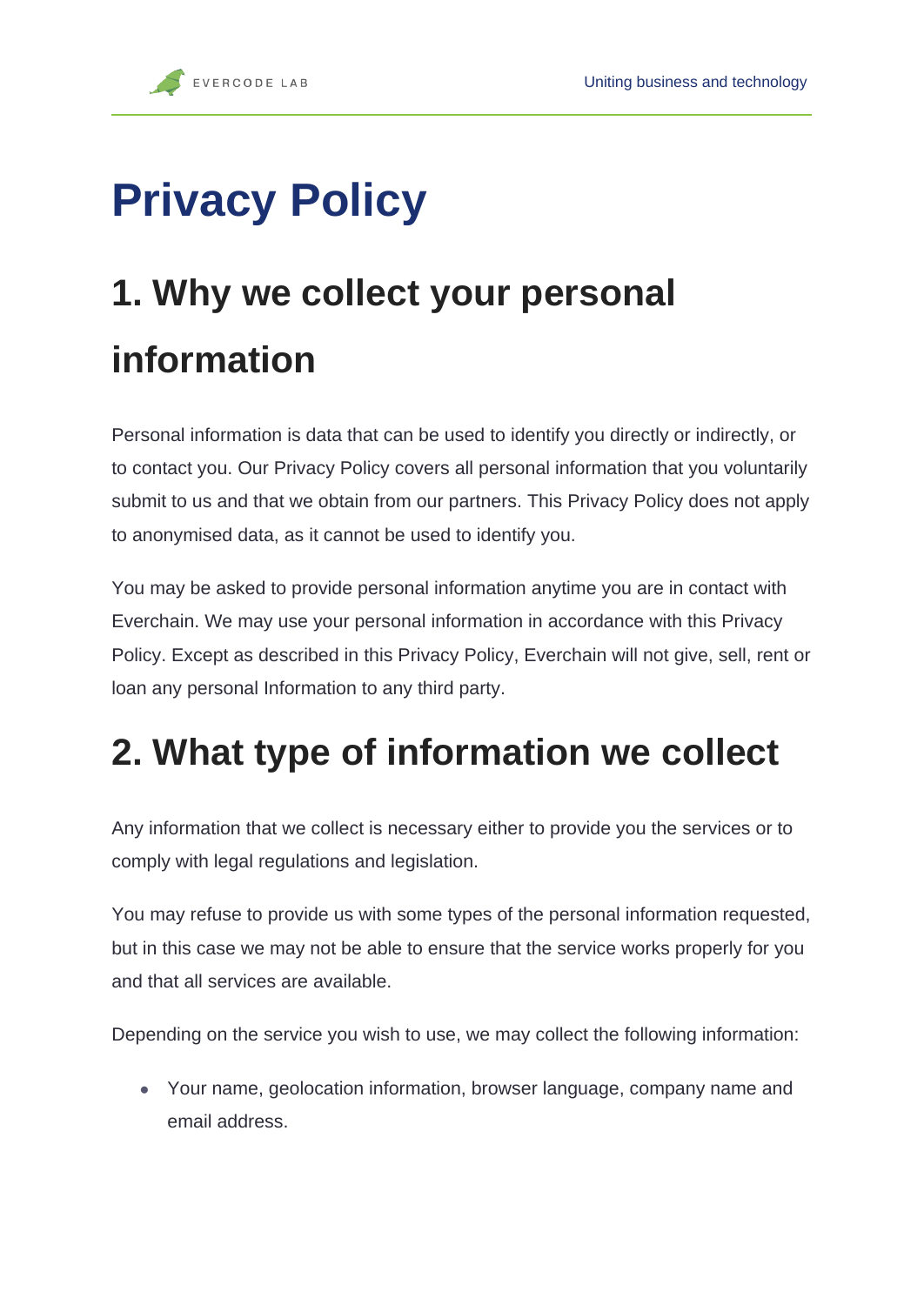# **3. How your personal information is used**

The main purpose for collecting personal information is to provide you with a secure, and convenient experience. How this information can be used:

- to create, develop, operate, deliver, and improve the services that you use on Everchain website;
- to comply with the legal requirements and applicable legislation;
- for loss prevention.

### **4. Additional information from external sources.**

We may obtain information about you from third party sources as required or permitted by applicable law, such as public databases, credit bureaus, ID verification partners, resellers and channel partners, joint marketing partners, and social media platforms. We obtain such information to comply with our legal obligations. Our lawful basis for processing such data is compliance with legal obligations. In some cases, we may process additional data about you to ensure our Services are not used fraudulently or for other illicit activities.

5. Automatically collected information.

We may collect information about your computer, including where available your IP address, operating system and browser type, for system administration, problem solving and service improvement. This is statistical data about our users' browsing actions and patterns and does not identify any individual.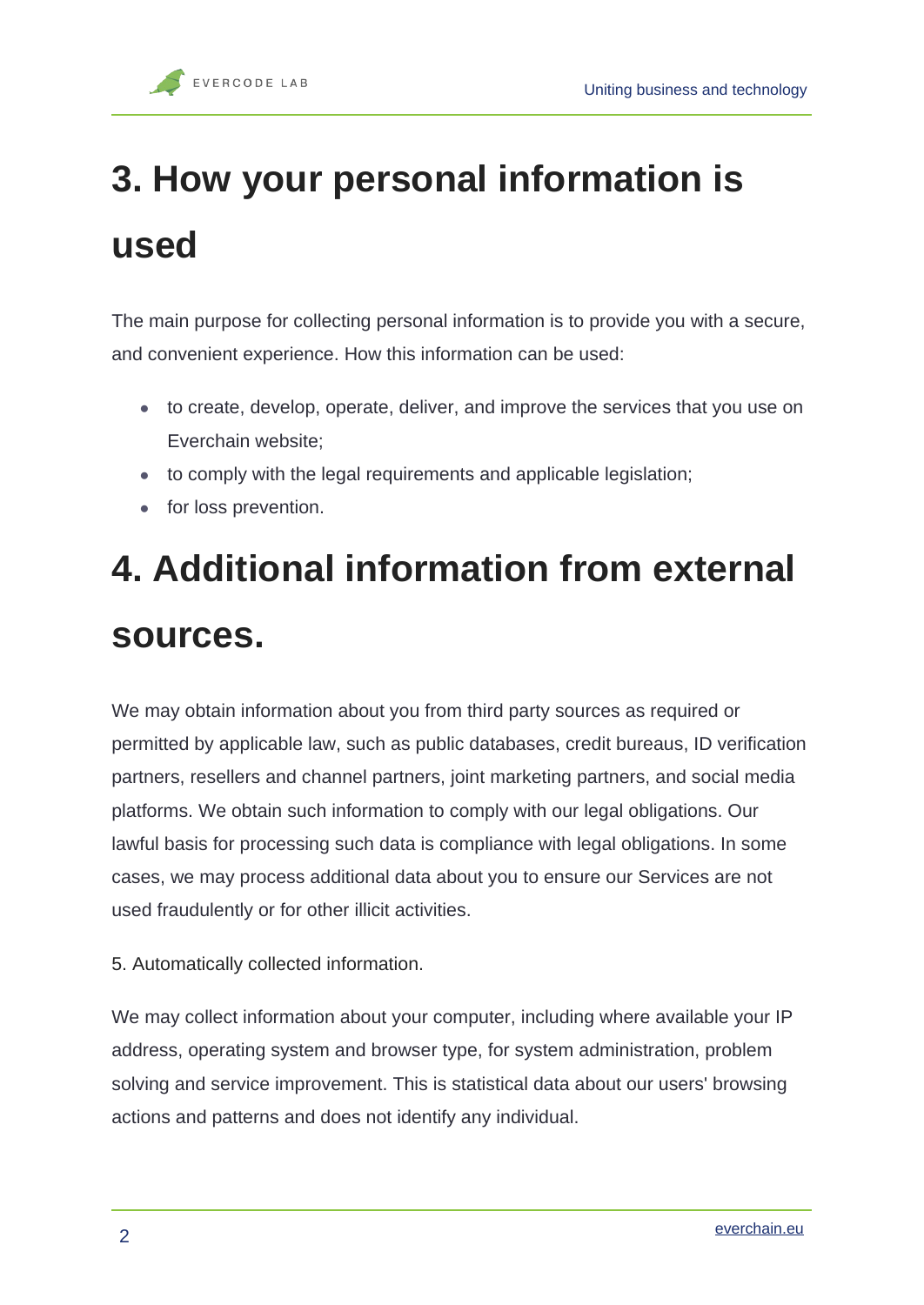#### **6. Cookies**

One of the ways we collect data about your use of Everchain service is through the use of cookies. It helps us with the analysis of the visits to our services and helps us to deliver a better product. You can manage cookies through the settings of your internet browser. You can have the browser notify you when you receive a new cookie, delete individual cookies or delete all cookies.

## **7. Sharing personal Information with other parties**

Everchain may share your information in the following circumstances:

- We share your information with third party identity verification services in order to prevent fraud. This allows Everchain to confirm your identity by comparing the information you provide us to public records and other third party databases.
- We may share your information with law enforcement or regulatory agencies, as may be required by law.

#### **8. Protection of the personal information**

We will not permit any third parties to contact you directly on an unsolicited basis in relation to their own products or services. We do not sell, trade, or rent your personal identification information to others. We use certain security measures to help keep your personal information safe, but we cannot guarantee that these measures will